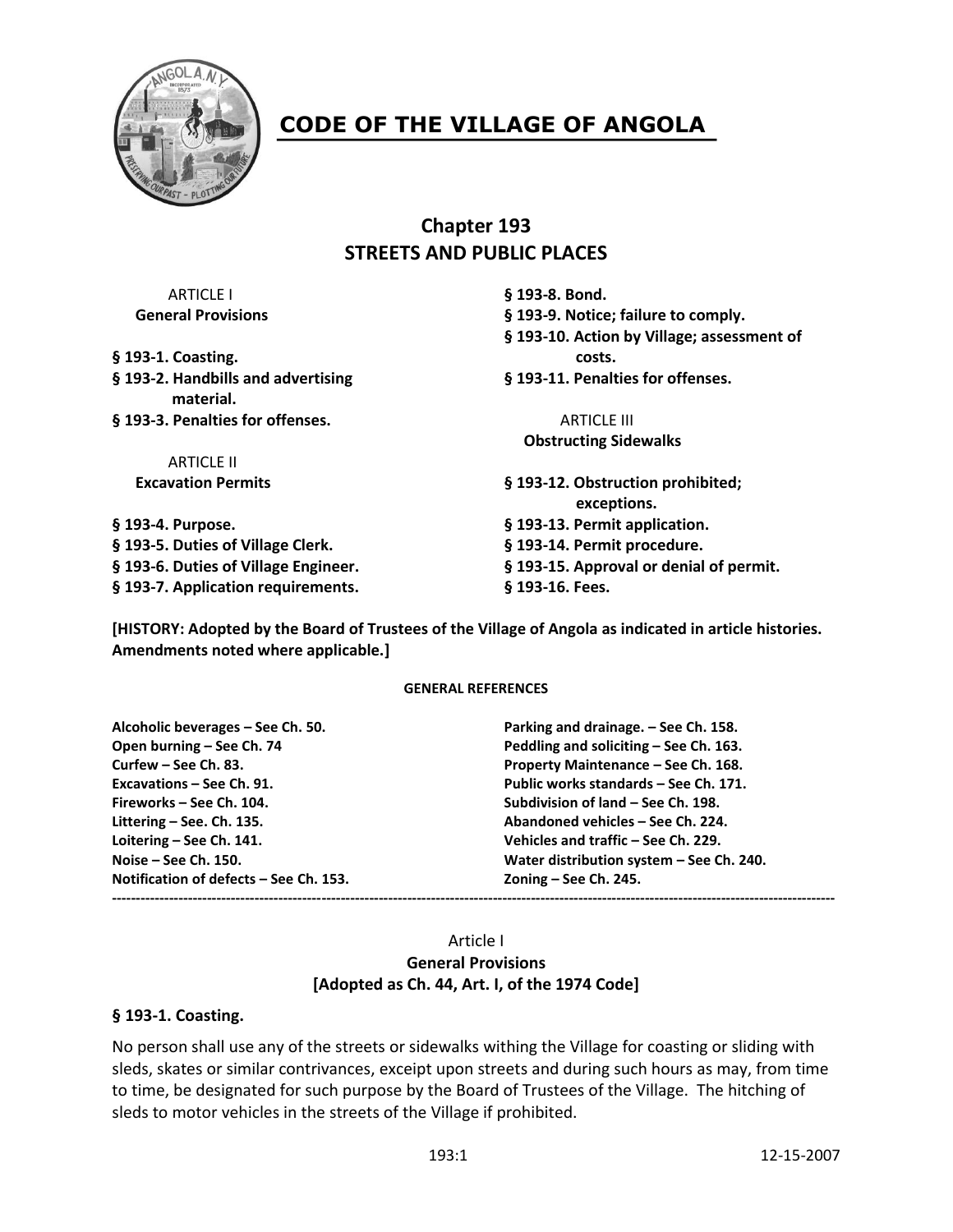### **§ 193-2. Handbills and advertising material.**

No person shall throw, or cause to be thrown, deposited, scattered, left or distributed, any handbills, advertising or samples within the Village in such a manner that the same may be easily blown into the highways or other public places in the Village.

#### **§ 193-2. Handbills and advertising material.**

No person shall throw, or cause to be thrown, deposited, scattered, left or distributed, any handbills, advertising or samples within the Village in such a manner that the same may be easily blown into the highways or other public places in the Village.

### **§ 193-3. Penalties for offenses.**

Any person violating any provision of this article shall be punished as provided in  $\S$  1-3 of this Municipal Code.

#### Article II **Excavation Permits [Adopted 10-4-1976 by L.L. No. 6-1976 (Ch. 44, Arts II through IV, of the 1974 Code]**

#### **§ 193-4. Purpose.**

The purpose of this article is to provide for permits for excavations in the Village of Angola which affect Village property, Village rights-of-way, or Village easements.

# **§ 193-5. Duties of Village Clerk.**

The Village Clerk shall issue all appropriate permits for the excavation of lands within the Village of Angola which affect Village property, Village easements or Village rights-of-way, upon written approval by the Village Engineer.

# **§ 193-6. Duties of Village Engineer.**

The Village Engineer shall receive applications and recommend to the Village Clerk the issuance of permits for the excavation of lands within the Village of Angola, which excavations will or may affect Village property, Village easements, or Village rights-of-way. He shall be responsible for making periodic visits to the exaction site to familiarize himself with the progress and quality of the excavation and to determine in general if the excavation is proceeding in accordance with the permit application.

#### **§ 193-7. Application requirements.**

All appplications shall contain such information as shall be required from time to time by such rules and regulations promulgated through resolution of the Village Board.

#### **§ 193-8. Bond.**

Prior to action by the Village Engineer and Village Clerk, the applicant shall be required to file with the Village Clerk a performance bond in an amount estimated by the Village Engineer to secure to the Village the satisfactory repair of portions of the Village property and/or Village easements or Village rights-of-way which could be damaged by the said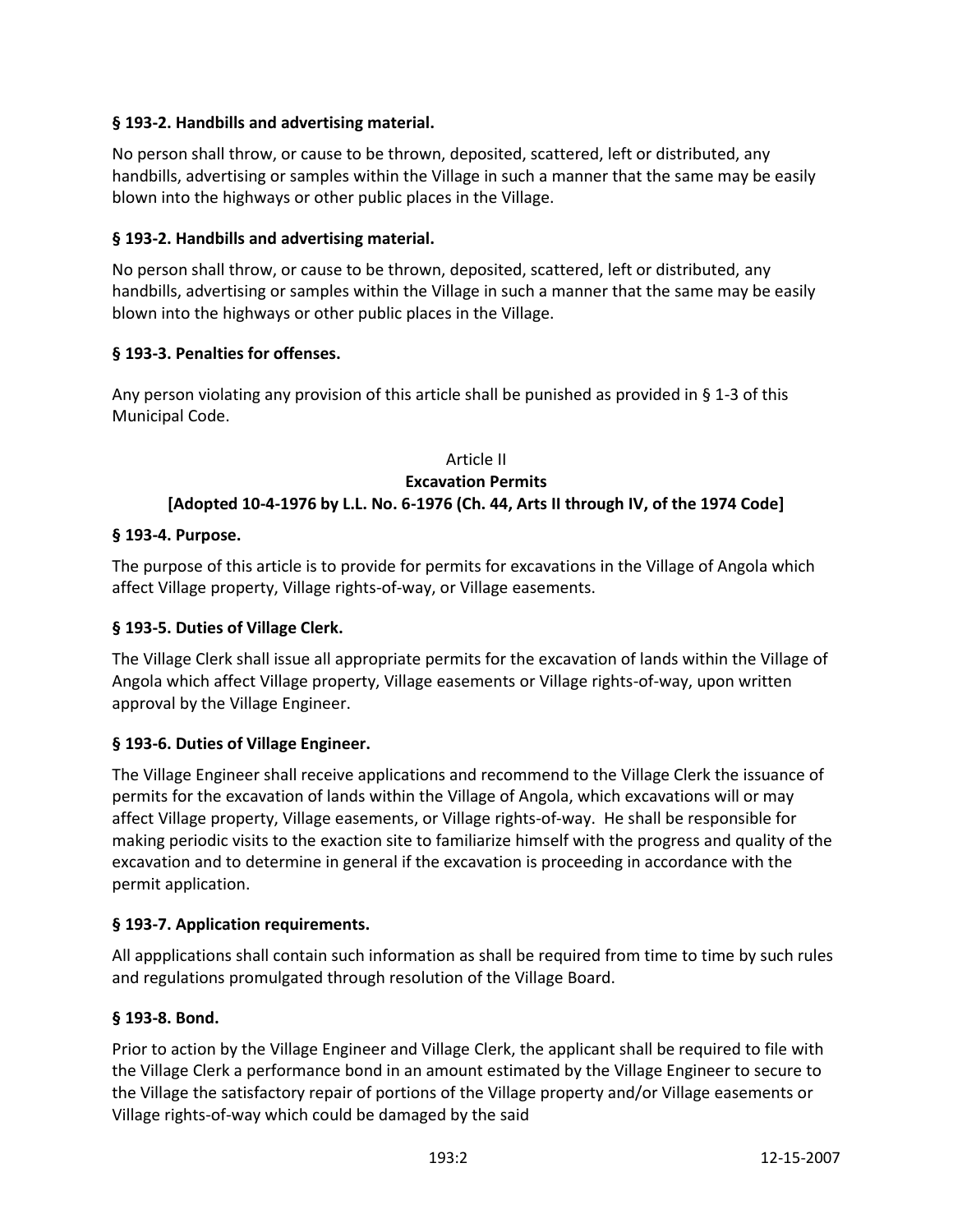excavation. A period of one year, or such period as the Village Engineer may determine appropriate, shall be specified by the Village Engineer and expressed in the bond. Such performance bond shall comply with the requirements of the Village Law and shall be satisfactory to the Village Board as to form, sufficiency, and manner of execution. The bond shall be retained for a period of one year after the date of completion of the anticipated excavation to assure its satisfactory condition.

# **§ 193-9. Notice; failure to comply.**

In the event that said excavation is considered by the Village Engineer to jeopardize or endanger Village water lines, water sewers, sidewalks, streets or other property, the Village Engineer shall cause a notice to be served upon the owner of the property benefited, the contractor and/or his agent or employee to cease and desist from further work until certain work complies with the Village of Angola Municipal Code and rules and regulations promulgated by the Village Board pursuant to this article. Any person who refuses or fails to comply with said order shall be deemed to be in violation of this article.

# **§ 193-10. Action by Village; assessment of costs.**

If, upon such excavation, the Village property must be repaired or replaced, the Village may do the necessary work involved, and the cost and all expenses in connection with the proceedings shall be assessed against the property benefited by the work in question.

# **§ 193-11. Penalties for offenses.<sup>1</sup>**

Each violation of any provision of this article shall constitute a violation pursuant to the Penal Law. Any person violating any provision of this chapter shall be subject to a fine or penalty not to exceed \$250 or imprisonment for not to exceed 15 days, or both. Each day that a violation shall continue to exist shall be deemed a separate violation.

### Article III **Obstructing Sidewalks [Adopted 5/21/2001 by L.L. No. 4-2001]**

# **§ 193-12. Obstruction prohibited; exceptions.**

No person shall block, obstruct and/or deposit any item or material upon a sidewalk within the Village of Angola, which hinders or interferes with the use of the sidewalk for pedestrian traffic purposes, except pursuant to a permit issued by the Village Board of Trustees as provided herein.

<sup>---------------</sup> 1. Editor's Note: Amended at the time of adoption of Code (see Ch. 1, General Provisions, Art. III).